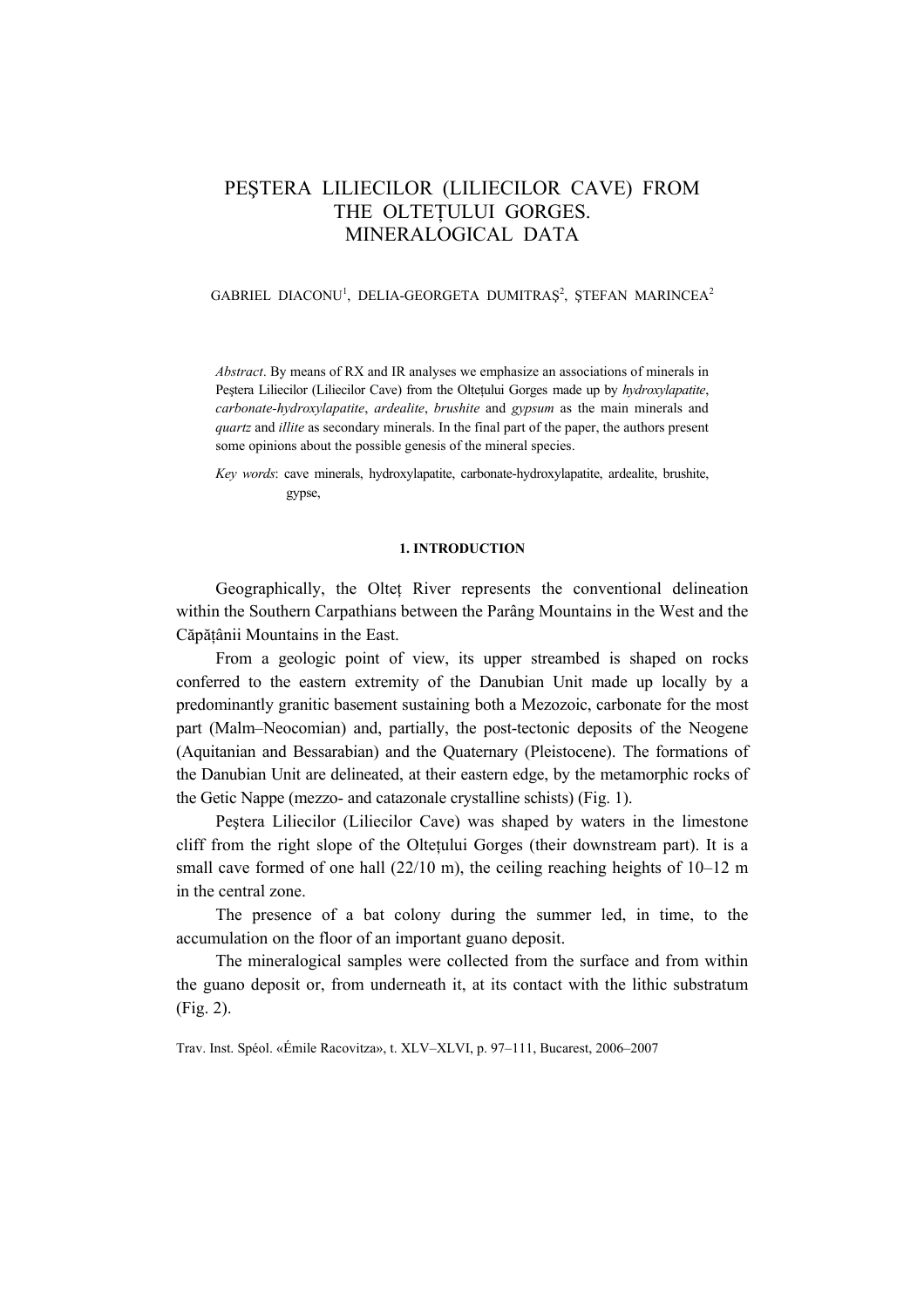

Fig. 1. – Location and a simplified geologic map of Liliecilor Cave from the Olteţului Gorges (after HUICA, 1967).

Gr – granite; J2 – Middle Jurassic (sandstones); J3K1 – Upper Jurassic – Lower Cretaceous (limestones); K1 – Lower Cretaceous (wildflysch); K2 – Middle Cretaceous (marls); N2 aq – Neogene – Aquitanian (detritic deposits); N2 bs – Neogene – Bessarabian (detritic deposits); Qp – Quaternary Pleistocene (detritic deposits), Crs. g. – crystallin schists, Getic Unit.

The RX and IR analyses of the samples emphasized a mineralogical association made up by *hydroxylapatite*, *carbonate-hydroxylapatite*, *ardealite*, *brushite* and *gypsum* as the main minerals and *quartz* and *illite* as secondary minerals.

### **2. MAIN MINERALS**

*The hydroxylapatite*,  $Ca<sub>5</sub>(PO<sub>4</sub>)<sub>3</sub>(OH)$  was collected from the periphery or from the base of the guano deposit where it appears as white aggregates made up of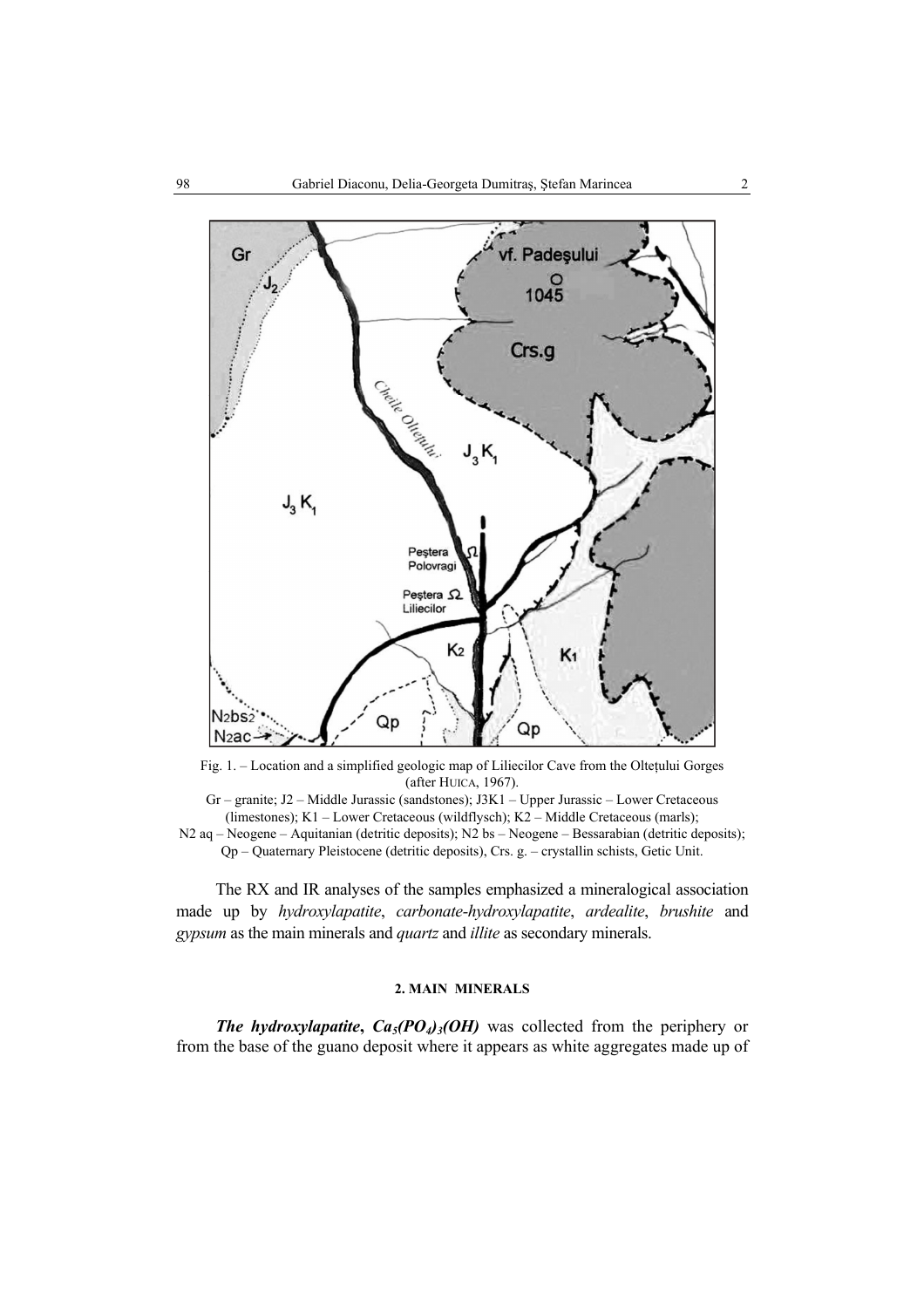crystalline nodules of variable sizes but less than 2 cm in diameter with a centralradial development.



Fig. 2. – Liliecilor Cave from the Olteţului Gorges, (after MIHAI and PONTA from PONTA and ALDICA, 1985). \* Location of the sampling points.

This suggests an authigenic genesis of this mineral resulting from precipitation processes.

Diffractometric analyses by RX on powders emphasize a large crystallized hydroxyl-apatite, the crystallinity indexes computed by the method proposed by SIMPSON (1964) vary between 0.06 and 0.04 (Table I) in agreement with the I.C. interval placed between 0.07 and 0.03 mentioned by Marincea *et al*. (2003).

## *Table I*

Parameters of two elementary cells of two representative hydroxylapatite samples from the Liliecilor Cave, Olteţului Gorges\*

| <b>Occurence</b>        | <b>Sample</b>    | a(A)     | c(A)     | $V(\AA^3)$ | $\mathbf{n}^{(1)}$ | $N^{(2)}$ | I.C. $(3)$ |
|-------------------------|------------------|----------|----------|------------|--------------------|-----------|------------|
| Liliecilor Cave (Oltet) | LCO <sub>2</sub> | 9.428(3) | 6.871(3) | 528.9(3)   |                    | 45        | 0.060      |
| Liliecilor Cave (Oltet) | LCO 3 B          | 9.431(3) | 6.866(3) | 528.9(4)   |                    | 43        | 0.053      |
| Liliecilor Cave (Oltet) | LCO 6 B          | 9.424(2) | 6.885(3) | 529.5(2)   | 4                  | 56        | 0.042      |

\*Monochromatized Cu *K a* radiation, filtered with Ni ( $\lambda$  = 1.54056 Å), 2  $\theta$  = 10–90<sup>0</sup>;

(1) number of refinement cycles; (2) number of reflections used for refinement (2  $\theta = 10-90^{\circ}$ ); (3) indicele de cristalinitate calculat prin metoda Simpson (1964).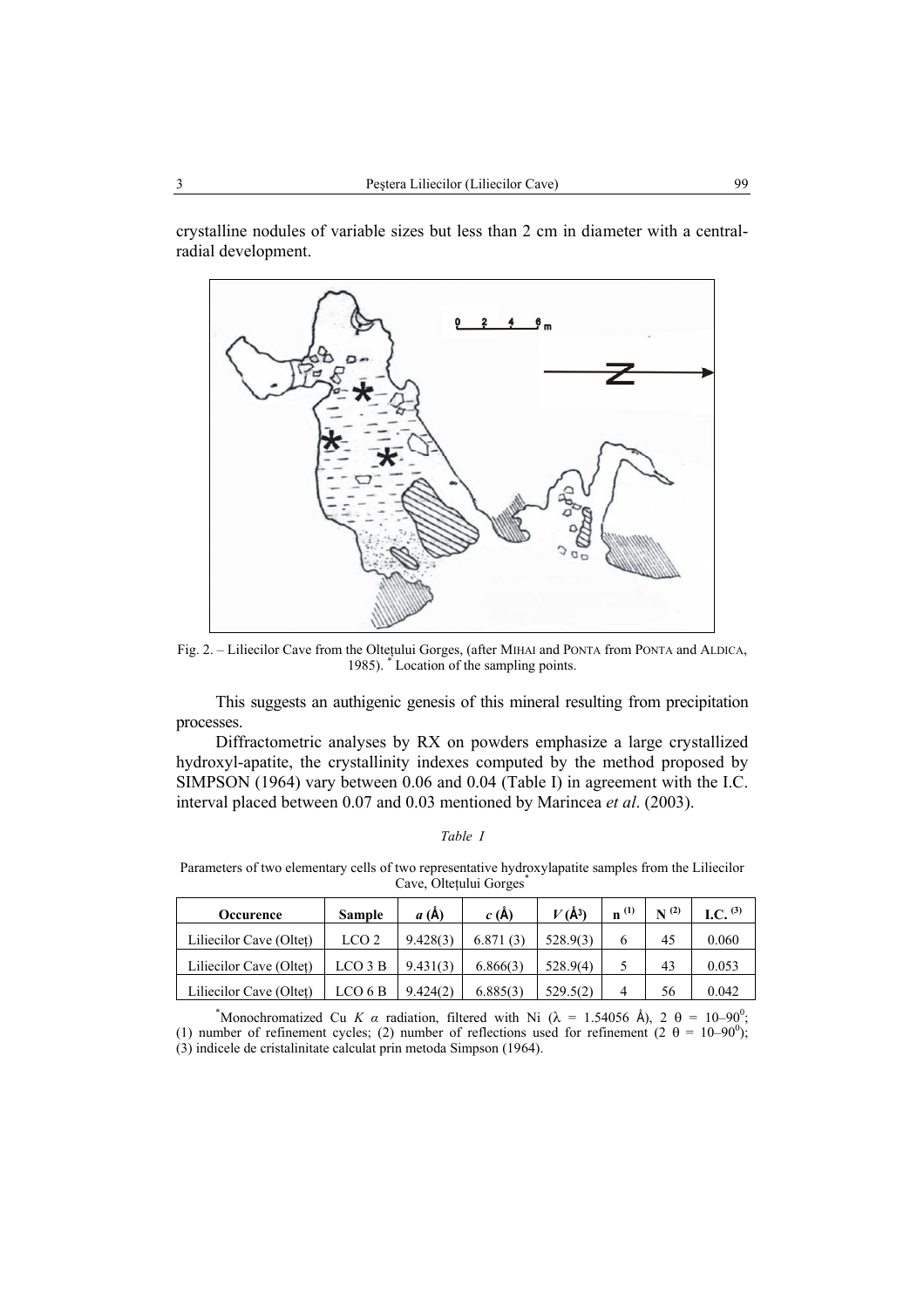The interreticular distances, the Miller indexes (hkl) and the relative intensities of the main diffractometric reflexes obtained for the two representative hydroxylapatite samples from the Liliecilor Cave (Olteţului Gorges) are given in Table II.

| No.            |                              | Sample LCO <sub>2</sub>          |                          |                              | Sample LCO 3 B   |         |       |
|----------------|------------------------------|----------------------------------|--------------------------|------------------------------|------------------|---------|-------|
|                | $d$ <sub>mess.</sub> $(\AA)$ | $\mathbf{d}_{calc.}(\mathbf{A})$ | $I/I_0$                  | $d$ <sub>mess.</sub> $(\AA)$ | $d_{calc.}(\AA)$ | $I/I_0$ | (hkl) |
| $\mathbf{1}$   | 4.6930                       | 4.7139                           | 17                       | 4.6964                       | 4.7159           | 6       | (110) |
| $\overline{2}$ | 3.8675                       | 3.8894                           | 11                       | 3.8594                       | 3.8871           | 24      | (111) |
| 3              | 3.4275                       | 3.4353                           | 61                       | 3.4189                       | 3.4328           | 47      | (002) |
| $\overline{4}$ | 3.1856                       | 3.1665                           | 72                       |                              |                  |         | (102) |
| $\overline{5}$ |                              |                                  |                          | 3.0673                       | 3.0873           | 60      | (210) |
| 6              | 2.8096                       | 2.8150                           | 100                      | 2.8050                       | 2.8157           | 100     | (211) |
| $\overline{7}$ | 2.7757                       | 2.7763                           | 89                       | 2.7730                       | 2.7754           | 92      | (112) |
| 8              | 2.3900                       | 2.3569                           | 22                       | 2.3626                       | 2.3579           | 6       | (220) |
| 9              | 2.2775                       | 2.2645                           | 33                       | 2.2664                       | 2.2654           | 19      | (130) |
| 10             | 2.2329                       | 2.2294                           | 11                       |                              |                  |         | (221) |
| 11             | 2.1498                       | 2.1507                           | 17                       | 2.1690                       | 2.1513           | 16      | (131) |
| 12             | 2.1229                       | 2.1332                           | 28                       | 2.1417                       | 2.1332           | 12      | (302) |
| 13             | 1.9910                       | 1.9974                           | 22                       | 1.9984                       | 1.9965           | 9       | (203) |
| 14             | 1.8960                       | 1.8907                           | 22                       | 1.8956                       | 1.8908           | 15      | (132) |
| 15             | 1.8379                       | 1.8391                           | 33                       |                              |                  |         | (213) |
| 16             | 1.8168                       | 1.8072                           | 89                       | 1.8096                       | 1.8078           | 29      | (321) |
| 17             |                              |                                  |                          | 1.7808                       | 1.7824           | 13      | (410) |
| 18             | 1.7517                       | 1.7548                           | 11                       | 1.7636                       | 1.7550           | 20      | (402) |
| 19             | 1.7517                       | 1.7523                           | 11                       |                              |                  |         | (303) |
| 20             | 1.6484                       | 1.6445                           | 17                       | 1.6764                       | 1.6448           | 16      | (322) |
| 21             | 1.6110                       | 1.6103                           | 11                       | 1.6172                       | 1.6100           | 12      | (313) |
| 22             | 1.5007                       | 1.5008                           | 17                       | 1.4978                       | 1.5001           | 9       | (124) |
| 23             | 1.4774                       | 1.4748                           | 11                       | 1.4701                       | 1.4751           | 9       | (502) |
| 24             | 1.4231                       | 1.4526                           | 17                       | 1.4533                       | 1.4520           | 12      | (304) |
| 25             |                              |                                  |                          | 1.4322                       | 1.4347           | 14      | (511) |
| 26             |                              |                                  |                          | 1.4086                       | 1.4062           | 11      | (143) |
| 27             | 1.3804                       | 1.3882                           | 44                       | 1.3884                       | 1.3877           | 5       | (224) |
| 28             | 1.3557                       | 1.3551                           | 6                        | 1.3513                       | 1.3541           | 16      | (105) |
| 29             | 1.3483                       | 1.3487                           | 6                        | 1.3450                       | 1.3490           | 13      | (152) |
| 30             | 1.3483                       | 1.3423                           | 6                        | 1.3450                       | 1.3428           | 13      | (430) |
| 31             | 1.3323                       | 1.3349                           | 22                       |                              |                  |         | (601) |
| 32             |                              |                                  | $\overline{\phantom{0}}$ | 1.3267                       | 1.3296           | 11      | (503) |
| 33             |                              |                                  | $\overline{\phantom{0}}$ | 1.3122                       | 1.3139           | 13      | (404) |

34 1.3014 1.3023 11 – – – (205)

*Table II*  X-rays diffractometric data obtained from powders on two representative hydroxylapatite samples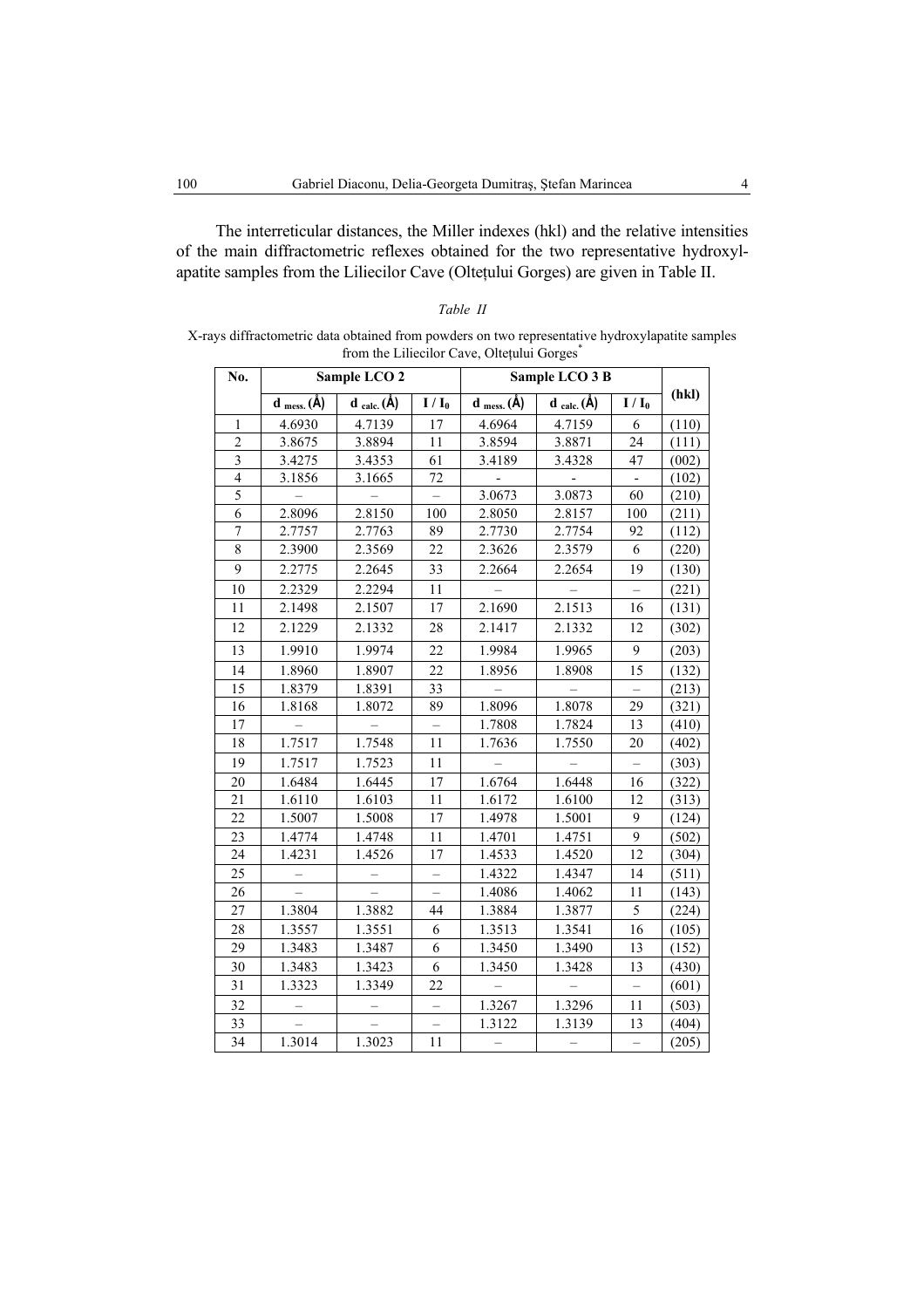| 35 | 1.2808 | 1.2797 | 22 |        |        |    | (243) |
|----|--------|--------|----|--------|--------|----|-------|
| 36 | 1.2643 | 1.2660 | 17 | 1.2672 | 1.2657 | 16 | (234) |
| 37 | 1.2643 | 1.2651 | 17 | 1.2672 | 1.2655 | 16 | (602) |
| 38 | 1.2565 | 1.2553 | 22 | 1.2554 | 1.2546 | 19 | (215) |
| 39 | 1.2346 | 1.2366 | 17 | 1.2398 | 1.2364 | 9  | (414) |
| 40 | 1.2346 | 1.2350 | 17 | 1.2330 | 1.2351 | 12 | (513) |
| 41 | 1.1898 | 1.1871 | 11 | 1.1863 | 1.1866 | 11 | (225) |
| 42 | 1.1833 | 1.1835 | 22 | 1.1811 | 1.1833 | 11 | (504) |
| 43 | 1.1651 | 1.1664 | 11 | 1.1624 | 1.1669 | 8  | (350) |
|    |        |        |    |        |        |    |       |
| 44 | 1.1651 | 1.1615 | 11 | 1.1624 | 1.1620 | 8  | (441) |
| 45 | 1.1482 | 1.1479 | 22 | 1.1441 | 1.1477 | 8  | (244) |
| 46 | 1.1186 | 1.1153 | 11 |        |        |    | (514) |

\*Monochromatized Cu *K a* filtered with Ni ( $\lambda = 1.54056$  Å).  $2\theta = 18 - 90^\circ$ . Number of refinement cycles: 6; 5; 4.

*Carbonate-hydroxylapatite*, *Ca<sub>5</sub>(PO<sub>4</sub>, CO<sub>3</sub>)<sub>3</sub>(OH)*, appears as yellow-orange crusts on the surface of the guano deposit.

The interreticular distances, the Miller indexes (hkl) and the relative intensities of the main diphractometric reflexes obtained for the two representative carbonate-hydroxyl-apatite samples from Liliecilor Cave (Olteţului Gorges) are given in Table III.

| No.            |                            | Sample LCO 6 B                          |         | (hkl) |
|----------------|----------------------------|-----------------------------------------|---------|-------|
|                | $d$ <sub>mess.</sub> $\AA$ | $\mathbf{d}_{\text{calc.}}\mathbf{\AA}$ | $I/I_0$ |       |
| 1              | 3.8761                     | 3.8885                                  | 8       | (111) |
| $\overline{2}$ | 3.4382                     | 3.4424                                  | 43      | (002) |
| 3              | 3.1709                     | 3.1718                                  | 8       | (102) |
| 4              | 3.0843                     | 3.0848                                  | 16      | (210) |
| 5              | 2.8145                     | 2.8151                                  | 100     | (211) |
| 6              | 2.7797                     | 2.7796                                  | 51      | (112) |
| 7              | 2.3588                     | 2.3560                                  | 5       | (220) |
| 8              | 2.2641                     | 2.2636                                  | 27      | (130) |
| 9              | 2.2364                     | 2.2291                                  | 9       | (221) |
| 10             | 2.1481                     | 2.1504                                  | 7       | (131) |
| 11             | 2.1294                     | 2.1344                                  | 7       | (302) |
| 12             | 2.0593                     | 2.0003                                  | 6       | (203) |
| 13             | 1.8935                     | 1.8913                                  | 5       | (132) |
| 14             | 1.8411                     | 1.8413                                  | 27      | (213) |
| 15             | 1.8077                     | 1.8068                                  | 17      | (321) |

#### *Table III*

X-rays diffractometric data obtained from powders on a representative carbonate-hydroxylapatite sample from the Liliecilor Cave, Oltețului Gorges<sup>\*</sup>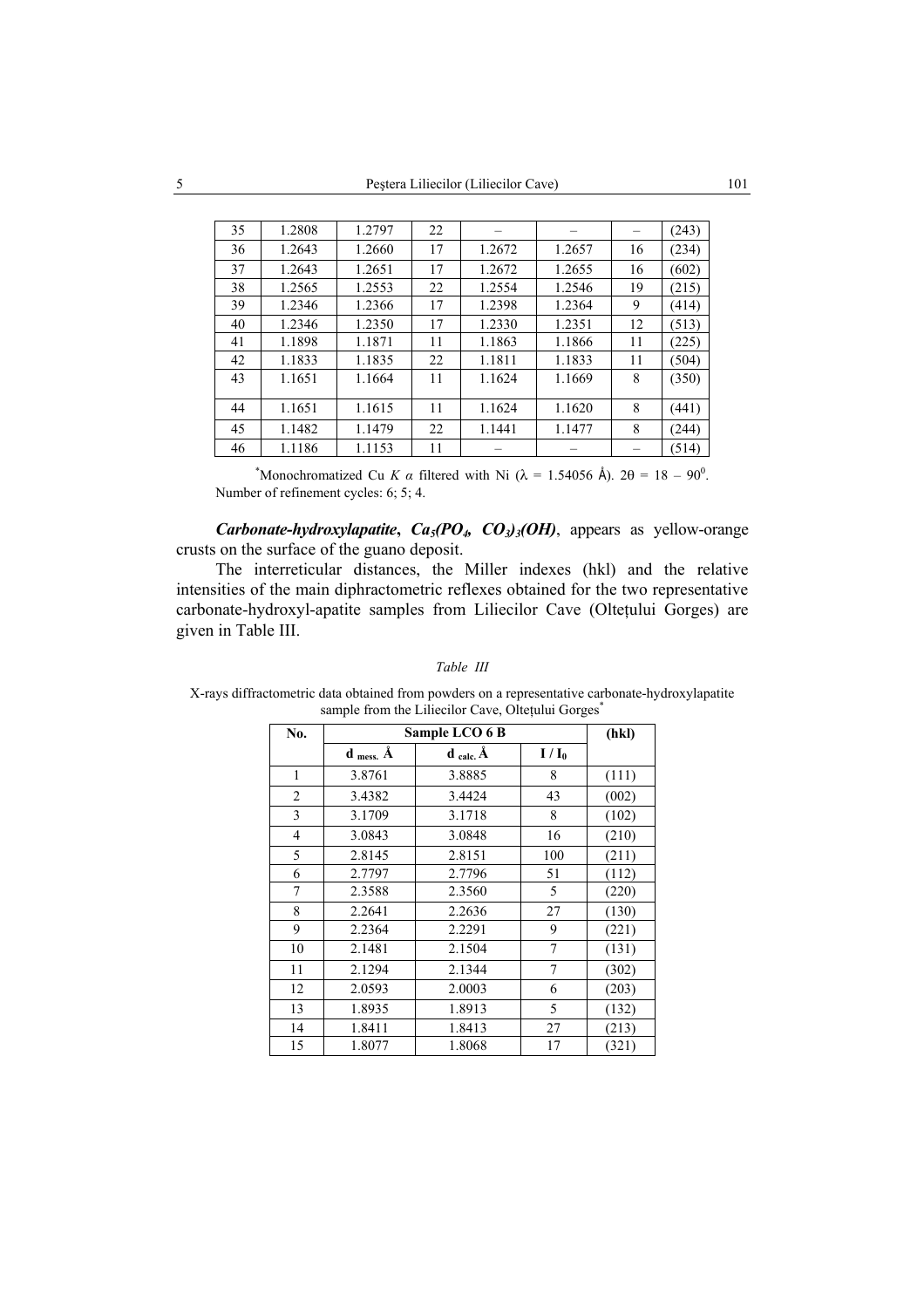| 16 | 1.7804 | 1.7810 | 19                      | (410) |
|----|--------|--------|-------------------------|-------|
| 17 | 1.7584 | 1.7552 | 14                      | (402) |
| 18 | 1.7584 | 1.7541 | 14                      | (303) |
| 19 | 1.6446 | 1.6448 | 8                       | (322) |
| 20 | 1.6228 | 1.6116 | $\overline{5}$          | (313) |
| 21 | 1.5051 | 1.5030 | 6                       | (124) |
| 22 | 1.4764 | 1.4749 | $\overline{7}$          | (502) |
| 23 | 1.4541 | 1.4545 | 12                      | (304) |
| 24 | 1.4345 | 1.4337 | 7                       | (511) |
| 25 | 1.4047 | 1.4070 | $\overline{6}$          | (143) |
| 26 | 1.3917 | 1.3898 | $\overline{\mathbf{4}}$ | (224) |
| 27 | 1.3525 | 1.3578 | $\overline{5}$          | (105) |
| 28 | 1.3465 | 1.3487 | 9                       | (152) |
| 29 | 1.3411 | 1.3417 | 9                       | (430) |
| 30 | 1.3344 | 1.3345 | 5                       | (601) |
| 31 | 1.3287 | 1.3302 | 5                       | (503) |
| 32 | 1.3175 | 1.3156 | $\overline{7}$          | (404) |
| 33 | 1.3040 | 1.3047 | $\overline{5}$          | (205) |
| 34 | 1.2820 | 1.2801 | 8                       | (243) |
| 35 | 1.2665 | 1.2671 | $\overline{7}$          | (234) |
| 36 | 1.2665 | 1.2651 | $\overline{7}$          | (602) |
| 37 | 1.2586 | 1.2574 | 8                       | (215) |
| 38 | 1.2389 | 1.2377 | $\overline{5}$          | (414) |
| 39 | 1.2337 | 1.2354 | $\overline{5}$          | (513) |
| 40 | 1.1884 | 1.1888 | $\overline{5}$          | (225) |
| 41 | 1.1806 | 1.1844 | 8                       | (504) |
| 42 | 1.1649 | 1.1659 | 8                       | (350) |
| 43 | 1.1608 | 1.1611 | 5                       | (441) |
| 44 | 1.1491 | 1.1487 | 8                       | (244) |
| 45 | 1.1163 | 1.1160 | 8                       | (541) |

\*Monochromatized Cu *K a* filtered with Ni ( $\lambda = 1.54056$  Å),  $2\theta = 18-90^0$ . Number of refinement cycles: 6; 5; 4.

The IR analysis (Fig. 3) confirms the presence of carbonate-hydroxylapatite. By studying the reticular parameters, the presence of the carbonate groups in the minerals structure is indicated by the absorbtion bands at  $1452 \text{ cm}^{-1}$ ,  $1420 \text{ cm}^{-1}$ (which point out the  $v_3$  asymmetric stretching and, respectively, the  $v_3$  vibrations of the carbonate group) and at  $872 \text{ cm}^{-1}$  pointing to the non-planar deformation vibration of the O-C-O bond ( $v_2$  out-of-plane bending).

*Ardealite*,  $Ca_2(SO_4)(HPO_4)$ .4H is a current presence within the powdery phosphatic deposits from the Liliecilor Cave, Olteţului Gorges, where it appears in earthy aggregates beside brushite and gypsum, differing from it by its white-cream colour and a less obvious shine.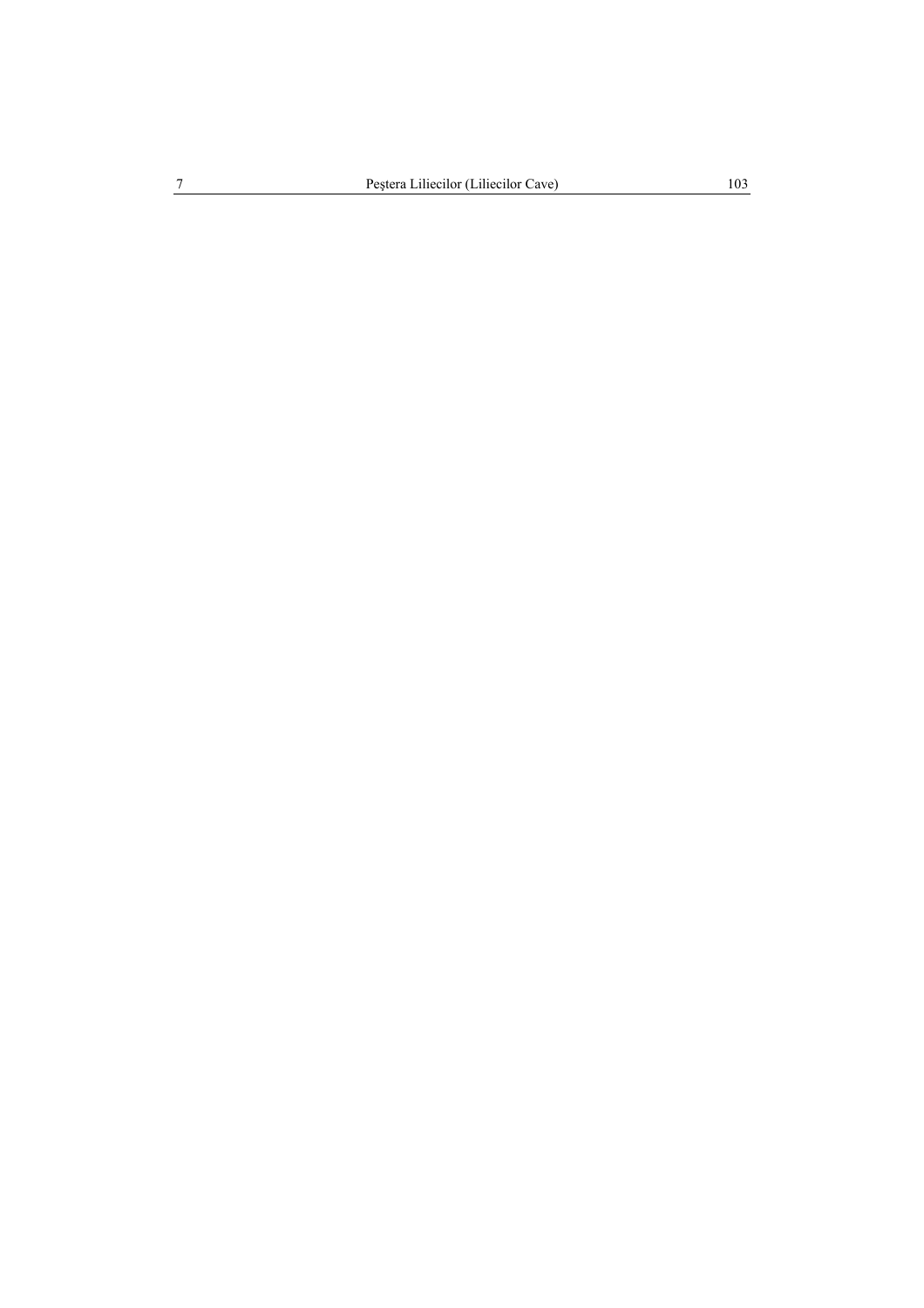The interreticular distances measured computed, the Miller indexes and the relative intensities of the main diffractometric reflexes recorded for two representative ardealite samples are given in Table IV.

| Table IV                                                                                                                   |  |
|----------------------------------------------------------------------------------------------------------------------------|--|
| X-rays diffraction data on powders from two representative ardealite samples from the Liliecilor<br>Cave, Oltetului Gorges |  |

| No.                     |                          | Sample LCO 3 A                   |                          |                          | Sample LCO 5 A                   |                          | (hkl)       |
|-------------------------|--------------------------|----------------------------------|--------------------------|--------------------------|----------------------------------|--------------------------|-------------|
|                         | $d$ <sub>mess.</sub> (Å) | $\mathbf{d}_{calc.}(\mathbf{A})$ | $\overline{I}/I_0$       | $d$ <sub>mess.</sub> (Å) | $\mathbf{d}_{calc.}(\mathbf{A})$ | $I/I_0$                  |             |
| 1                       | 7.6913                   | 7.7600                           | 49                       | 7.6871                   | 7.7489                           | 96                       | (040)       |
| $\overline{c}$          | 4.3386                   |                                  | 6                        | 4.3243                   |                                  | 6                        |             |
| $\overline{\mathbf{3}}$ | 4.1287                   |                                  | 6                        | 4.1315                   |                                  | 17                       |             |
| $\overline{4}$          | 3.8706                   | 3.8800                           | 8                        | 3.8676                   | 3.8775                           | 26                       | (080)       |
| $\overline{5}$          | 3.7970                   | 3.7864                           | 15                       | 3.7808                   | 3.7808                           | 6                        | (061)       |
| 6                       | 3.3397                   | 3.3434                           | 9                        | 3.3404                   | 3.3405                           | 69                       | $(-171)$    |
| $\boldsymbol{7}$        | 2.9918                   | 2.9810                           | 6                        | 2.9683                   | 2.9763                           | 16                       | (131)       |
| 8                       | 2.8122                   | 2.8112                           | 100                      | 2.8051                   | 2.8165                           | 100                      | $(-221)$    |
| 9                       | 2.7848                   | 2.7785                           | 14                       |                          |                                  |                          | (002)       |
| 10                      |                          |                                  |                          | 2.7353                   | 2.7307                           | $\overline{\mathcal{L}}$ | (022)       |
| 11                      |                          |                                  | $\overline{\phantom{0}}$ | 2.6934                   | 2.7059                           | $\,$ 8 $\,$              | (0.10.1)    |
| 12                      | 2.5436                   | 2.5449                           | 5                        | 2.5398                   | 2.5456                           | 12                       | $(-202)$    |
| 13                      | 2.5436                   | 2.5389                           | 5                        | 2.5398                   | 2.5444                           | 12                       | (200)       |
| 14                      | 2.4980                   | 2.5114                           | 21                       | 2.5003                   | 2.5109<br>10                     |                          | (220)       |
| 15                      | 2.4051                   | 2.4131                           | 5                        | 2.4199                   | 2.4184                           | 12                       | $(-242)$    |
| 16                      | 2.2828                   | 2.2792                           | 5                        | 2.2716                   | 2.4175                           | $\tau$                   | $(-262)$    |
| 17                      | —                        | ÷                                | $\overline{\phantom{0}}$ | 2.1268                   | 2.1275                           | $\,$ $\,$                | $(-282)$    |
| 18                      |                          |                                  |                          | 2.1268                   | 2.1268                           | $\overline{8}$           | (280)       |
| 19                      | 2.0722                   | 2.0691                           | 9                        | 2.0683                   | 2.0652                           | 9                        | (112)       |
| 20                      | 1.9342                   | 1.9400                           | $\overline{3}$           | 1.9373                   | 1.9372                           | 11                       | (0.16.0)    |
| 21                      | 1.9194                   | 1.9169                           | $\overline{3}$           | $\overline{\phantom{0}}$ |                                  |                          | $(-1.15.1)$ |
| 22                      | 1.9194                   | 1.9163                           | $\overline{\mathbf{3}}$  |                          |                                  |                          | (1.15.0)    |
| 23                      | 1.8969                   | 1.8946                           | 20                       | 1.8929                   | 1.8918                           | $\overline{4}$           | (1.13.1)    |
| 24                      | 1.8969                   | 1.8932                           | 20                       | 1.8929                   | 1.8904                           | $\overline{4}$           | (0.12.2)    |
| 25                      | 1.8718                   | 1.8785                           | 11                       | 1.8739                   | 1.8750                           | 12                       | (172)       |
| 26                      | 1.8100                   | 1.8119                           | 18                       | 1.8153                   | 1.8127                           | 25                       | (2.12.0)    |
| 27                      |                          |                                  | $\overline{\phantom{0}}$ | 1.7948                   | 1.8007                           | 17                       | $(-352)$    |
| 28                      | 1.7786                   | 1.7747                           | 16                       | 1.7779                   | 1.7736                           | $\tau$                   | $(-193)$    |
| 29                      | 1.6660                   | 1.6710                           | 3                        | 1.6654                   | 1.6702                           | $\boldsymbol{7}$         | $(-2.14.2)$ |
| 30                      | 1.6660                   | 1.6700                           | $\overline{3}$           | 1.6654                   | 1.6681                           | $\overline{7}$           | (1.11.2)    |
| 31                      | 1.6426                   | 1.6470                           | $\overline{7}$           | 1.6404                   | 1.6446                           | $\overline{7}$           | (0.18.1)    |
| 32                      | 1.5839                   | 1.5846                           | 5                        | 1.5834                   | 1.5841                           | $\overline{7}$           | (370)       |
| 33                      |                          | $\overline{\phantom{0}}$         | $\overline{\phantom{0}}$ | 1.5708                   | 1.5725                           | 10                       | (1.17.1)    |
| 34                      | 1.5521                   | 1.5555                           | 3                        | 1.5502                   | 1.5536                           | $\,$ 8 $\,$              | (1.19.0)    |
| 35                      | 1.5433                   | 1.5428                           | $\overline{c}$           | 1.5418                   | 1.5416                           | 13                       | (2.16.0)    |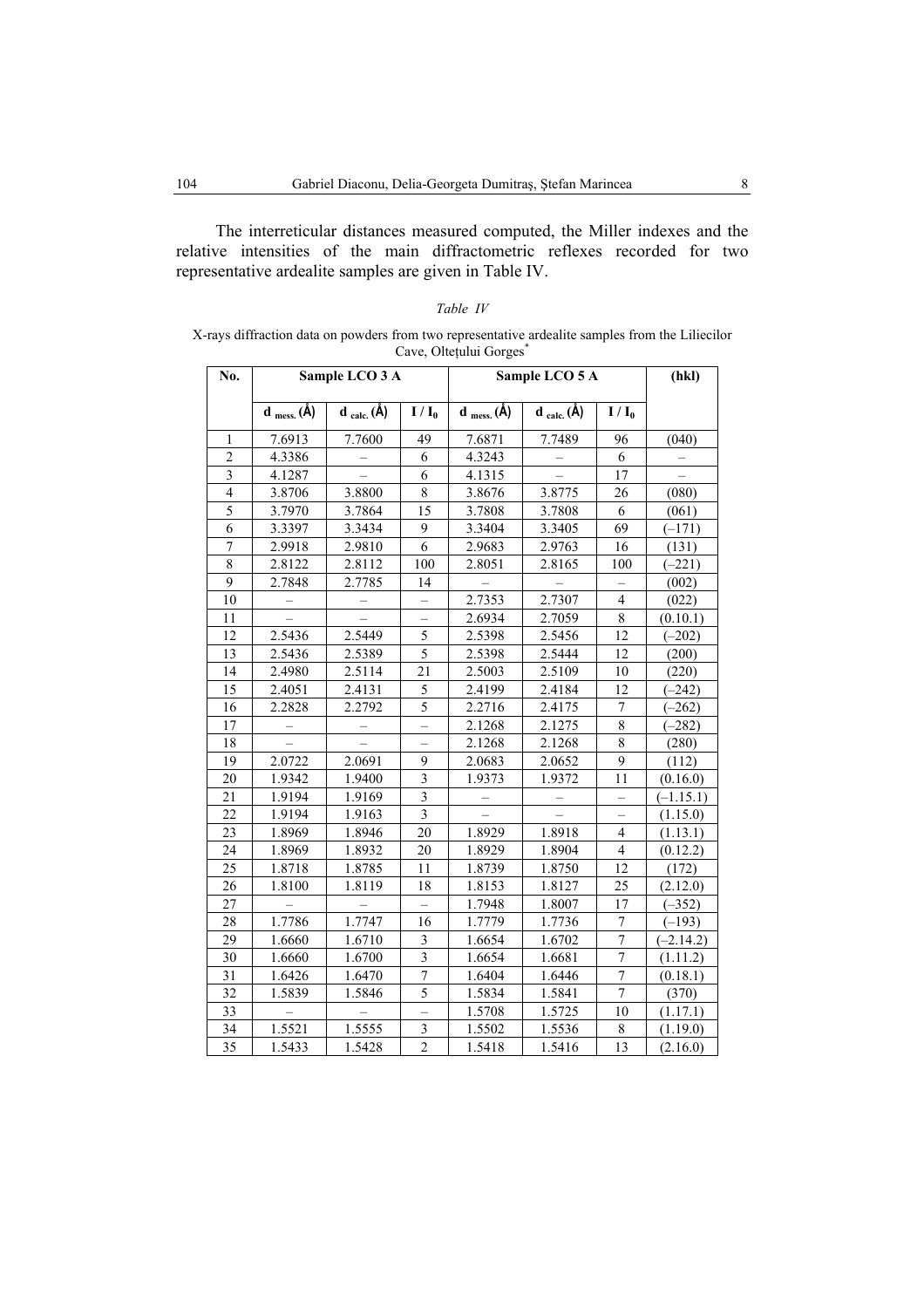| 36 | 1.5109 | 1.5122 | 5              | 1.5106 | 1.5111 | 4              | $(-134)$    |
|----|--------|--------|----------------|--------|--------|----------------|-------------|
| 37 | 1.4823 | 1.4843 | 4              | 1.4837 | 1.4832 | 7              | $-154$      |
| 38 |        |        |                | 1.4473 | 1.4443 | 8              | $(-1.19.2)$ |
| 39 |        |        |                | 1.4473 | 1.4444 | 8              | (1.19.1)    |
| 40 | 1.4362 | 1.4348 | 7              | 1.4389 | 1.4338 | 8              | (331)       |
| 41 |        |        |                | 1.4085 | 1.4099 | 7              | (351)       |
| 42 |        |        |                | 1.4085 | 1.4089 | 7              | (0.22.0)    |
| 43 | 1.3961 | 1.3992 | 3              | 1.3940 | 1.3964 | 7              | (193)       |
| 44 | 1.3898 | 1.3892 | 3              | 1.3871 | 1.3872 | 9              | (004)       |
| 45 | 1.3367 | 1.3380 | $\overline{4}$ | 1.3383 | 1.3391 | 8              | $(-461)$    |
| 46 | 1.3148 | 1.3120 | $\overline{4}$ | 1.3128 | 1.3111 | $\overline{4}$ | (3.15.0)    |
| 47 | 1.3075 | 1.3095 | 4              | 1.3066 | 1.3095 | $\overline{4}$ | $(-3.17.1)$ |
| 48 | 1.3075 | 1.3079 | $\overline{4}$ | 1.3066 | 1.3058 | 4              | (084)       |
| 49 | 1.2890 | 1.2889 | $\overline{2}$ | 1.2883 | 1.2878 | 5              | (3.11.1)    |
| 50 |        |        |                | 1.2692 | 1.2680 | 7              | (420)       |
| 51 |        |        |                | 1.2616 | 1.2642 | 5              | $(-2.22.1)$ |
| 52 | 1.2571 | 1.2580 | 4              | 1.2574 | 1.2562 | 7              | (0.22.2)    |
| 53 |        |        |                | 1.2574 | 1.2554 | 7              | $-444$      |

\*Monochromatized Cu *K a* filtered with Ni ( $\lambda = 1.54056$  Å),  $2\theta = 6-78^{\circ}$ . Number of refinement cycles: 10; 9; 9.

The computed parameters of the elemental cells  $[a = 5.7289(2) \text{ Å}, b = 30.996$ (11) Å,  $c = 6.243$  (3) Å,  $\beta = 117.28$  (2)<sup>0</sup> ] are relatively close to those of the ardealite from Cioclovina Cave, Sebeş Mountains, recorded by DUMITRAŞ & MARINCEA (2000),  $[a = 5.722 \ (3) \ \text{Å}, b = 6.245 \ (8) \ \text{Å}$  and  $\beta = 117.26 \ (19)^{0}$ .

Additionally, an IR analysis was made for ardealite.The spectre from Fig. 4 presents, in the region of the O–H fundamental stretching, a wide absorption band delineated by two inflexions whose frequencies and character point to the presence of some O–H bindings featuring hydrogen bonds belonging to molecular water. The stretching band of the water from the ardealite is placed at  $3400 \text{ cm}^{-1}$  while the "shearing" bending H–O–H of the molecular water is emphasized by a wide complex of absorption bands, centred at  $1644 \text{ cm}^{-1}$  and with an inflexion at  $1718 \text{ cm}^{-1}$ . Out-of-plane bending vibrations H–O–H are emphasized by the bands from 672, respectively  $660 \text{ cm}^{-1}$ .

The absorption band emphasized as an inflexion centred at 2960 cm<sup>-1</sup> corresponds to a hydrogen bond between the OH groups belonging to the protonated phosphate. Another valence vibration of the P–OH bond from the protonated phosphate groups is emphasized by the wide centred band at  $2248 \text{ cm}^{-1}$ . Out-of-plane bending vibrations of the P–OH bond are emphasized by the  $1207$  cm<sup>-1</sup> band.

The bands from the median area of the spectrum belong to the molecular vibrations of the sulphate anions and protonated phosphate. They belong to the asymmetrical valence vibrations O–P (S)–O (bands from 1145, 1108 and 1005 cm<sup>-1</sup>),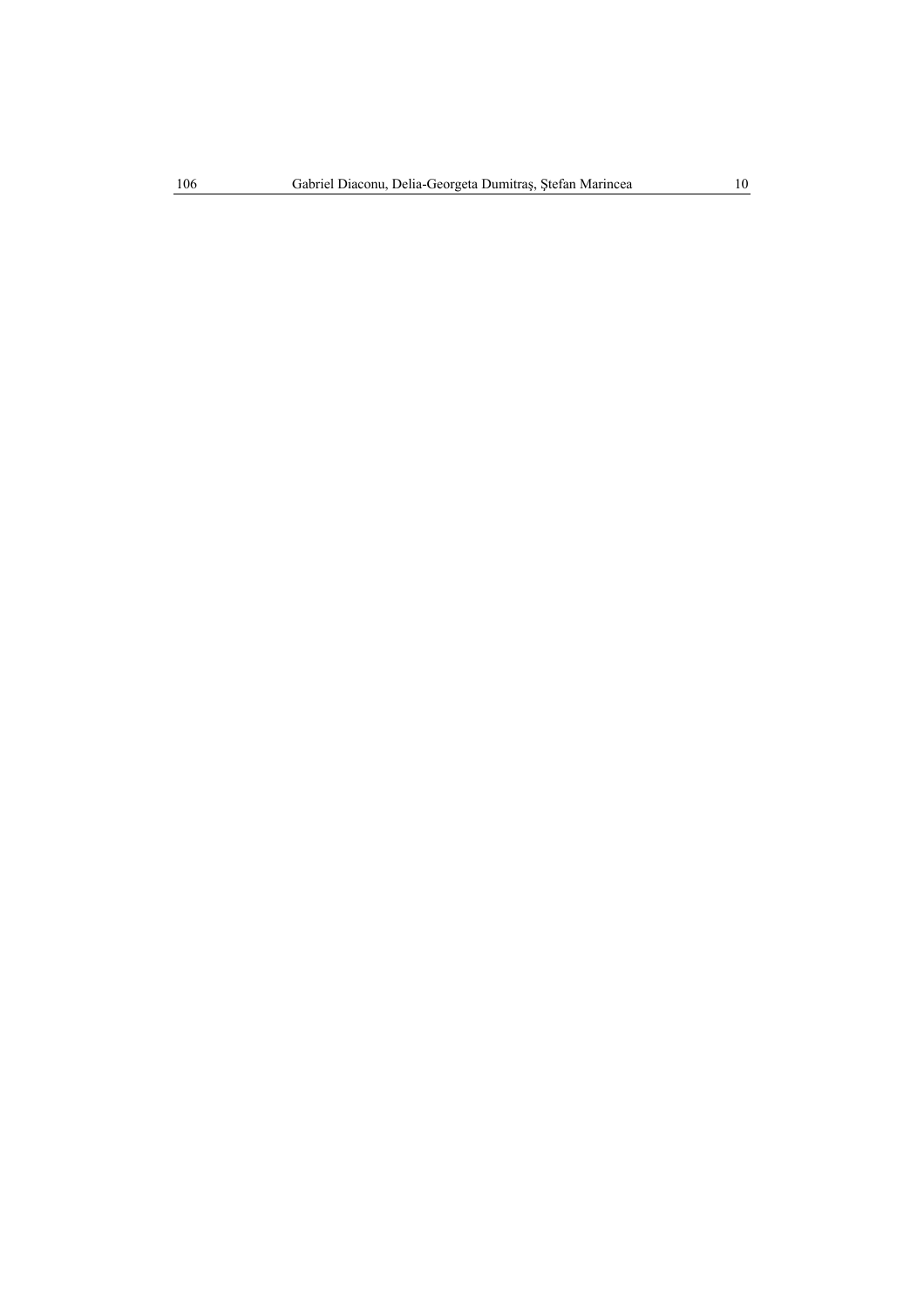symmetrical valence vibrations P–O  $(H)$  (band from 866 cm<sup>-1</sup>), out-of-plane bending vibrations O–P (S)–O (bands from 600, 568 and 528 cm<sup>-1</sup>) and, respectively, outof-plane bending vibrations O–P (S)–O (band from  $420 \text{ cm}^{-1}$ ). The band from  $630 \text{ m}$ cm<sup>-1</sup> may be attributed to a composed mode (v2' H–O–H + v2' O–S–O).

**Brushite, CaHPO<sub>4</sub>.2H<sub>2</sub>O**, was found as shiny-white powdery crusts directly at the base of the guano deposit.

The interreticular distances measured and computed, the Miller indexes and the relative intensities of the main diffractometric reflexes recorded for two representative brushite samples are given in Table V.

#### *Table V*

Diffractometric data obtained by the powder method on two representative samples of brushite from the Liliecilor Cave, Olteţului Gorges

| No.                      |                                    | Sample LCO 4 A                          |                          | Sample LCO 4 B                     |                                         |                         | (hkl)       |
|--------------------------|------------------------------------|-----------------------------------------|--------------------------|------------------------------------|-----------------------------------------|-------------------------|-------------|
|                          | $d$ <sub>mess.</sub> ( $\dot{A}$ ) | $\mathbf{d}_{\text{calc.}}(\mathbf{A})$ | $I/I_0$                  | $d$ <sub>mess.</sub> ( $\dot{A}$ ) | $\mathbf{d}_{\text{calc.}}(\mathbf{A})$ | $I/I_0$                 |             |
| $\mathbf{1}$             | 7.5411                             | 7.5928                                  | 76                       | 7.6871                             | 7.5881                                  | 96                      | (020)       |
| $\overline{c}$           | 4.2294                             | 4.2331                                  | 100                      | 4.2337                             | 4.2357                                  | 100                     | $(1.2,-1)$  |
| $\overline{3}$           | 3.0397                             | 3.0451                                  | 34                       |                                    |                                         |                         | $(1.4,-1)$  |
| $\overline{\mathcal{L}}$ | 3.0397                             | 3.0395                                  | 34                       | 3.0447                             | 3.0435                                  | 41                      | $(1.1,-2)$  |
| $\overline{5}$           | 2.6656                             | 2.6703                                  | 23                       | 2.6663                             | 2.6688                                  | 8                       | (051)       |
| 6                        | 2.6233                             | 2.6254                                  | 52                       | 2.6207                             | 2.6227                                  | 24                      | (150)       |
| $\overline{7}$           | 2.6233                             | 2.6293                                  | 52                       | 2.6207                             | 2.6281                                  | 24                      | (022)       |
| 8                        | 2.5445                             | 2.5495                                  | 26                       | 2.5398                             | 2.5526                                  | 12                      | $(2.0,-2)$  |
| 9                        | 2.4140                             | 2.4169                                  | 27                       | 2.4199                             | 2.4193                                  | 12                      | $(2.2,-2)$  |
| 10                       | 2.2664                             | 2.2670                                  | 19                       | 2.2716                             | 2.2664                                  | $\boldsymbol{7}$        | $(1.6,-1)$  |
| 11                       | 2.1690                             | 2.1702                                  | 16                       | 2.1713                             | 2.1710                                  | $\overline{\mathbf{3}}$ | $(1.5-2)$   |
| 12                       | 2.1690                             | 2.1513                                  | 16                       | 2.1434                             | 2.1477                                  | 9                       | (240)       |
| 13                       | 2.0364                             | 2.0290                                  | 12                       |                                    |                                         |                         | (211)       |
| 14                       | 1.9984                             | 1.9986                                  | 9                        | 1.9702                             | 2.0002                                  | 3                       | $(1.2,-3)$  |
| 15                       |                                    |                                         | $\overline{\phantom{0}}$ | 1.9495                             | 1.9464                                  | $\overline{c}$          | (132)       |
| 16                       | 1.8956                             | 1.8982                                  | 15                       | 1.8929                             | 1.8970                                  | $\overline{4}$          | (080)       |
| 17                       | 1.7944                             | 1.7962                                  | 15                       | 1.7958                             | 1.7967                                  | 17                      | $(2.6-2)$   |
| 18                       | 1.7490                             | 1.7529                                  | 16                       |                                    |                                         |                         | (033)       |
| 19                       | 1.6997                             | 1.6976                                  | 15                       | 1.6992                             | 1.6942                                  | 6                       | (251)       |
| 20                       | 1.6277                             | 1.6307                                  | 12                       | 1.6282                             | 1.6289                                  | $\overline{4}$          | (181)       |
| 21                       | 1.6172                             | 1.6157                                  | 12                       | 1.6145                             | 1.6147                                  | 8                       | (091)       |
| 22                       | 1.6070                             | 1.6031                                  | 15                       |                                    |                                         | $\qquad \qquad -$       | $(1.6-3)$   |
| 23                       |                                    |                                         |                          | 1.5221                             | 1.5226                                  | 5                       | $(2.8,-2)$  |
| 24                       | 1.4591                             | 1.4597                                  | 20                       | 1.4587                             | 1.4583                                  | 6                       | $(2.9 - 1)$ |
| 25                       | 1.4591                             | 1.4591                                  | 12                       | 1.4587                             | 1.4560                                  | 6                       | (321)       |
| 26                       | 1.4086                             | 1.4103                                  | 11                       | 1.4085                             | 1.4082                                  | $\,$ $\,$               | $(4.1,-1)$  |
| 27                       |                                    |                                         |                          | 1.3583                             | 1.3555                                  | $\boldsymbol{7}$        | (370)       |
| 28                       | 1.3450                             | 1.3462                                  | 13                       | 1.3449                             | 1.3468                                  | 6                       | $(4.3,-3)$  |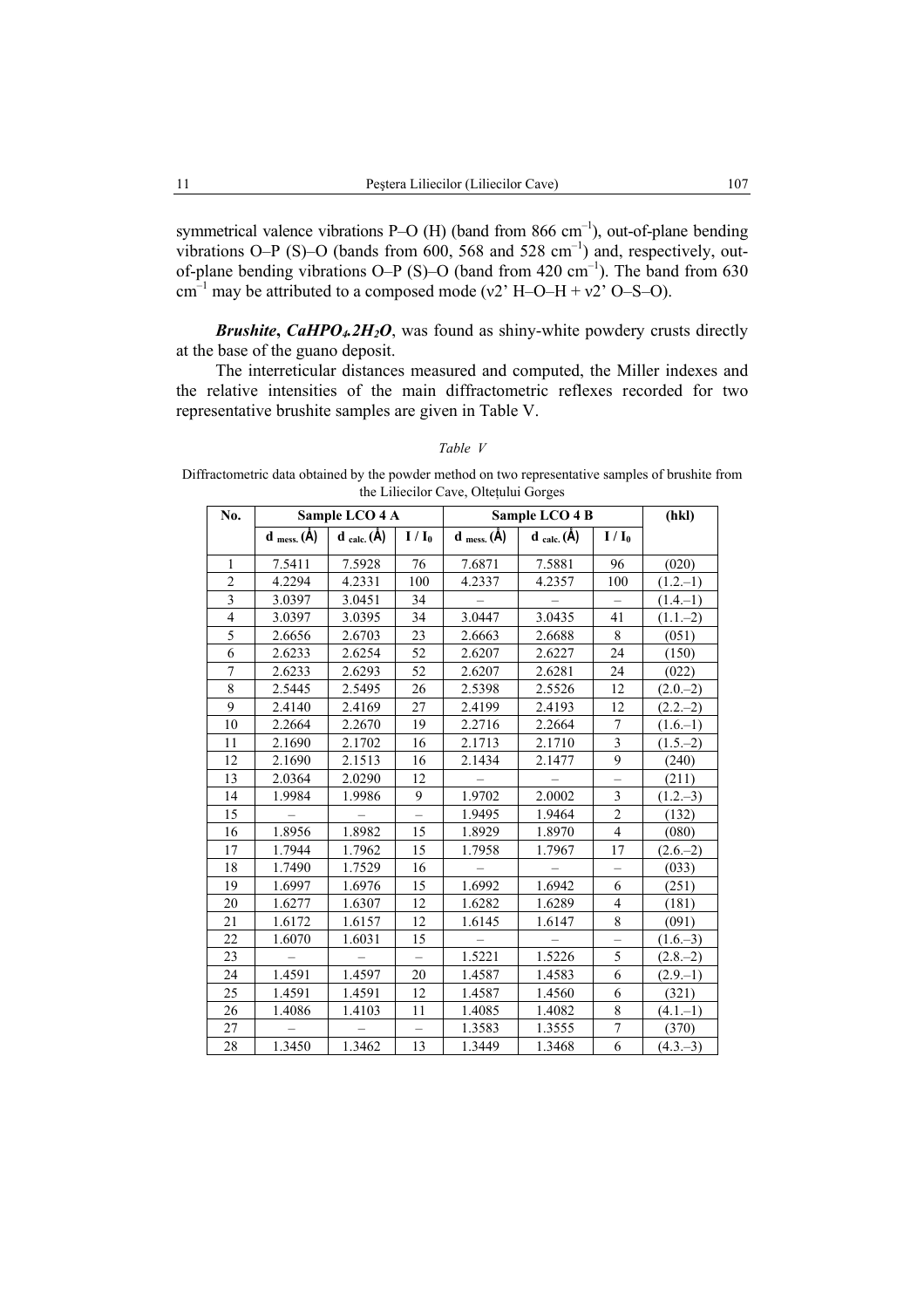| 29 | 1.3201 | 1.3225 | 11 | 1.3249 | 1.3236 | 9              | $(2.6,-4)$   |
|----|--------|--------|----|--------|--------|----------------|--------------|
| 30 | 1.3122 | 1.3125 | 13 | 1.3187 | 1.3113 | 4              | (2.10.0)     |
| 31 | 1.2672 | 1.2662 | 12 | 1.2692 | 1.2667 | 7              | $(3.8,-3)$   |
| 32 | 1.2554 | 1.2572 | 19 |        |        |                | $(4.2,-4)$   |
| 33 |        |        |    | 1.2451 | 1.2462 | 7              | $(2.11 - 1)$ |
| 34 | 1.2398 | 1.2381 | 9  | 1.2329 | 1.2356 | 10             | (233)        |
| 35 | 1.2330 | 1.2346 | 12 | 1.2329 | 1.2320 | 10             | (440)        |
| 36 | 1.1863 | 1.1860 | 11 |        |        |                | $(4.7 - 1)$  |
| 37 | 1.1762 | 1.1743 | 16 | 1.1740 | 1.1745 | 7              | $(4.7-3)$    |
| 38 | 1.1441 | 1.1436 | 8  | 1.1428 | 1.1432 | 7              | (2.11.1)     |
| 39 | 1.1389 | 1.1384 | 12 |        |        |                | (2.12.0)     |
| 40 | 1.1340 | 1.1324 | 12 | 1.1334 | 1.1326 | 5              | $(3.10-3)$   |
| 41 | 1.1291 | 1.1279 | 11 | 1.1290 | 1.1296 | 3              | $(4.1 - 5)$  |
| 42 |        |        |    | 1.1249 | 1.1268 | $\overline{2}$ | (084)        |
| 43 | 1.1080 | 1.1072 | 12 | 1.1047 | 1.1053 | 5              | $(5.2,-1)$   |
| 44 |        |        |    | 1.0992 | 1.0985 | 8              | (273)        |
| 45 | 1.0938 | 1.0932 | 9  | 1.0936 | 1.0928 | 7              | $(1.13,-2)$  |

\*Monochromatized Cu *K a* filtered with Ni ( $\lambda = 1.54056$  Å),  $2\theta = 10-90^\circ$ . Number of refinement cycles: 4; 10.

The computed parameters of the elemental cells  $[a = 5.810 (2)$  Å,  $b = 15.176$ (5) Å,  $c = 6.247$  (3) Å and  $\beta = 116.30$  (2)<sup>0</sup>] are relatively close to those given by DUMITRAŞ *et al*. for Nadru Cave (Sebeş Mts.), [*a* = 5.808 (2) Å, *b* = 15.174 (7) Å,  $c = 6.237$  (4) Å and  $\beta = 116.38$  (3)<sup>0</sup>].

*Gypsum, CaSO4. 2H2O,* was found inside the guano deposit as efflorescences associated with ardealite, but differing from it by its shinning-white coloration.

The interreticular distances measured and computed, the Miller indexes and the relative intensities of the main diffractometric reflexes recorded for two representative gypsum samples are given in Table VI.

Diffractometric data obtained by the powder method on a representative samples of gypsum from the Liliecilor Cave, Olteţului Gorges

| No.            |                            | Sample LCO 3 C  |         | (hkl)    | No. | Sample LCO 3 C             |                         |                | (hkl)    |
|----------------|----------------------------|-----------------|---------|----------|-----|----------------------------|-------------------------|----------------|----------|
|                | $d$ <sub>mess.</sub> $\AA$ | $d$ calc. $\AA$ | $I/I_0$ |          |     | $d$ <sub>mess.</sub> $\AA$ | $\bf d$ calc. $\bf \AA$ | $I/I_0$        |          |
|                | 7.5768                     | 7.6007          | 49      | (020)    | 45  | 1.4883                     | 1.4883                  | $\overline{2}$ | $(-244)$ |
| 2              | 5.3934                     | 5.3593          | 2       | (011)    | 46  | 1.4823                     | 1.4844                  | 4              | $(-314)$ |
| 3              | 4.2725                     | 4.2789          | 100     | $(-121)$ | 47  | 1.4362                     | 1.4384                  | 7              | (143)    |
| $\overline{4}$ | 3.7970                     | 3.8004          | 15      | (040)    | 48  | 1.4362                     | 1.4338                  | 7              | (073)    |
| 5              | 3.7970                     | 3.7950          | 15      | (031)    | 49  | 1.4312                     | 1.4318                  | 5              | (004)    |
| 6              | 3.1517                     | 3.1642          | 7       | $(-112)$ | 50  | 1.4295                     | 1.4261                  | 5              | $(-183)$ |
| 7              | 3.0627                     | 3.0636          | 92      | $(-141)$ | 51  | 1.4197                     | 1.4187                  | 3              | $(-402)$ |
| 8              | 2.8718                     | 2.8741          | 76      | (121)    | 52  | 1.3961                     | 1.3946                  | 3              | $(-422)$ |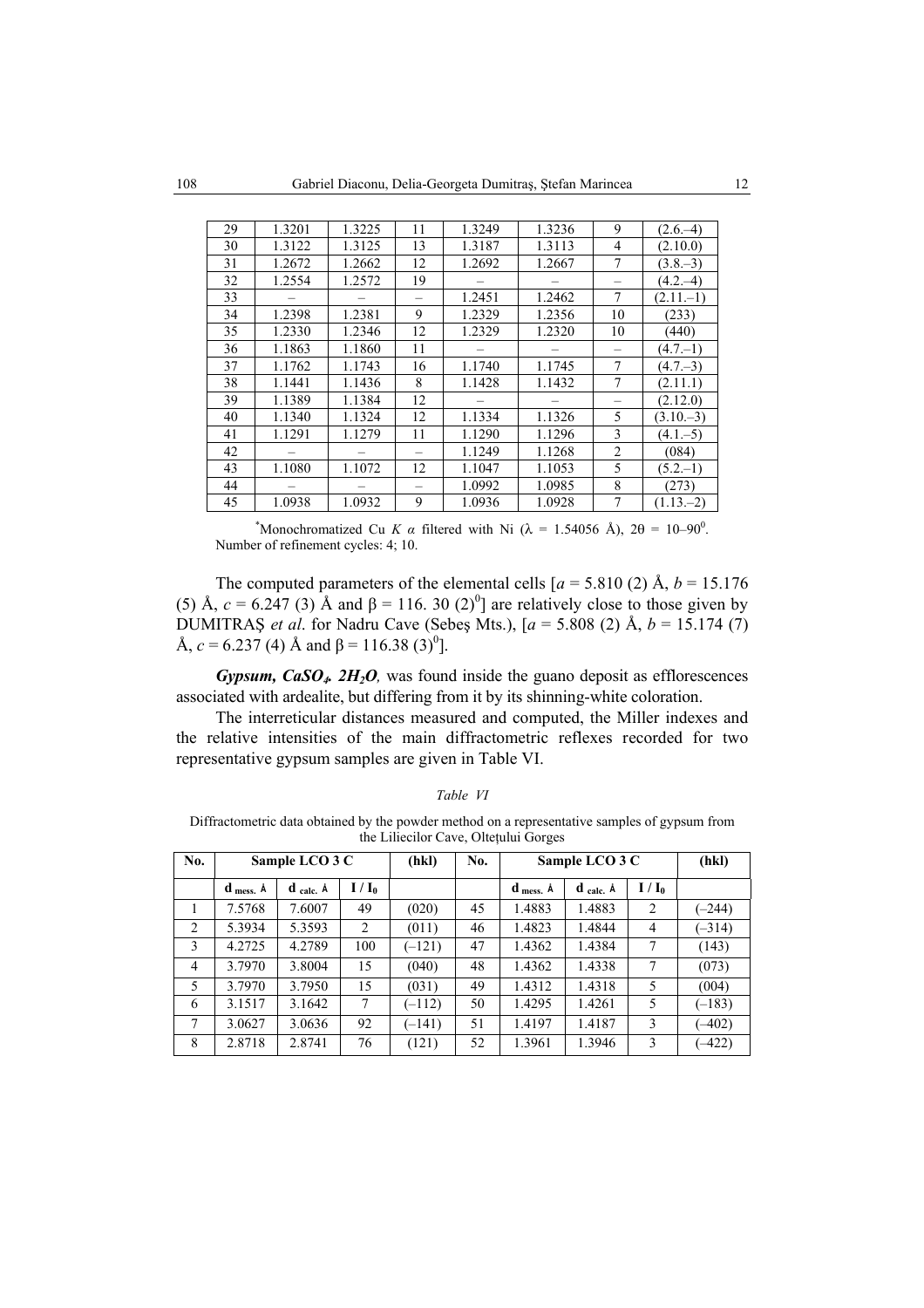| 9               | 2.7848 | 2.7893 | 14                      | $(-211)$ | 53              | 1.3819 | 1.3858 | 4                       | $(-413)$    |
|-----------------|--------|--------|-------------------------|----------|-----------------|--------|--------|-------------------------|-------------|
| 10              | 2.6772 | 2.6854 | 48                      | (051)    | 54              | 1.3652 | 1.3634 | 5                       | $(-264)$    |
| 11              | 2.6772 | 2.6797 | 48                      | (022)    | 55              | 1.3652 | 1.3653 | 5                       | (1.10.1)    |
| 12              | 2.5956 | 2.5974 | 7                       | (150)    | 56              | 1.3367 | 1.3366 | 4                       | (341)       |
| 13              | 2.4980 | 2.4988 | 21                      | (200)    | 57              | 1.3148 | 1.3142 | $\overline{4}$          | (192)       |
| 14              | 2.4464 | 2.4504 | 12                      | $(-222)$ | 58              | 1.3075 | 1.3066 | 4                       | $(-293)$    |
| 15              | 2.4051 | 2.4043 | 5                       | (141)    | 59              | 1.2958 | 1.2943 | 4                       | $(-404)$    |
| 16              | 2.3719 | 2.3738 | 3                       | (220)    | 60              | 1.2958 | 1.2970 | 4                       | $(-215)$    |
| $\overline{17}$ | 2.2828 | 2.2870 | 5                       | (042)    | 61              | 1.2755 | 1.2775 | 5                       | $(-383)$    |
| 18              | 2.2127 | 2.2155 | $\overline{17}$         | $(-152)$ | $\overline{62}$ | 1.2755 | 1.2759 | $\overline{5}$          | $(-424)$    |
| 19              | 2.0859 | 2.0879 | 26                      | $(-240)$ | 63              | 1.2690 | 1.2708 | 4                       | $(-1.11.2)$ |
| $\overline{20}$ | 2.0722 | 2.0758 | $\overline{23}$         | $(-123)$ | 64              | 1.2571 | 1.2564 | 4                       | $(-392)$    |
| 21              | 2.0722 | 2.0727 | 23                      | (112)    | 65              | 1.2471 | 1.2484 | $\overline{7}$          | $(-325)$    |
| 22              | 2.0722 | 2.0744 | 23                      | $(-251)$ | 66              | 1.2471 | 1.2465 | 7                       | (064)       |
| 23              | 2.0403 | 2.0431 | 6                       | $(-213)$ | 67              | 1.2376 | 1.2378 | 5                       | $(-462)$    |
| 24              | 1.9951 | 1.9917 | 5                       | (170)    | 68              | 1.2332 | 1.2328 | 5                       | (420)       |
| 25              | 1.9573 | 1.9558 | 4                       | (211)    | 69              | 1.2332 | 1.2317 | 5                       | $(-284)$    |
| 26              | 1.9342 | 1.9339 | 3                       | (132)    | 70              | 1.2245 | 1.2252 | $\overline{\mathbf{3}}$ | $(-444)$    |
| 27              | 1.8969 | 1.8975 | 20                      | (062)    | 71              | 1.2176 | 1.2191 | $\overline{4}$          | (233)       |
| 28              | 1.8969 | 1.8941 | 20                      | (013)    | 72              | 1.2035 | 1.2029 | 9                       | (183)       |
| 29              | 1.8718 | 1.8764 | 11                      | $(-143)$ | 73              | 1.1911 | 1.1907 | $\overline{4}$          | $(-145)$    |
| 30              | 1.8630 | 1.8656 | 4                       | $(-312)$ | 74              | 1.1769 | 1.1780 | 6                       | (332)       |
| 31              | 1.7786 | 1.7791 | 16                      | (260)    | 75              | 1.1769 | 1.1753 | 6                       | $(-3.10.1)$ |
| 32              | 1.7634 | 1.7624 | 3                       | $(-332)$ | 76              | 1.1719 | 1.1729 | 5                       | (1.12.1)    |
| 33              | 1.7089 | 1.7064 | $\overline{\mathbf{3}}$ | $(-253)$ | 77              | 1.1719 | 1.1717 | $\overline{5}$          | $(-473)$    |
| 34              | 1.6816 | 1.6829 | 4                       | $(-323)$ | 78              | 1.1588 | 1.1585 | $\overline{\mathbf{3}}$ | (0.12.2)    |
| 35              | 1.6660 | 1.6657 | 12                      | $(-341)$ | 79              | 1.1532 | 1.1544 | 6                       | $(-471)$    |
| 36              | 1.6426 | 1.6427 | 7                       | $(-163)$ | 80              | 1.1532 | 1.1526 | 6                       | $(-464)$    |
| 37              | 1.6188 | 1.6175 | 10                      | $(-204)$ | 81              | 1.1532 | 1.1531 | 6                       | (1.11.2)    |
| 38              | 1.6188 | 1.6207 | 10                      | (181)    | 82              | 1.1414 | 1.1407 | 7                       | $(-3.10.3)$ |
| 39              | 1.5839 | 1.5833 | 5                       | (082)    | 83              | 1.1220 | 1.1219 | 4                       | $(-523)$    |
| 40              | 1.5839 | 1.5825 | 5                       | (330)    | 84              | 1.1220 | 1.1214 | 4                       | $(-512)$    |
| 41              | 1.5661 | 1.5713 | 3                       | $(-343)$ | 85              | 1.1179 | 1.1180 | 3                       | $(-394)$    |
| 42              | 1.5521 | 1.5523 | 3                       | (202)    | 86              | 1.1179 | 1.1165 | 3                       | $(-275)$    |
| 43              | 1.5172 | 1.5201 | 5                       | (0.10.0) | 87              | 1.0980 | 1.0985 | 3                       | $(-514)$    |
| 44              | 1.5122 | 1.5125 | 4                       | (280)    | 88              | 1.0926 | 1.0924 | $\overline{c}$          | $(-1.12.3)$ |

\*Monochromatized Cu *K a* filtered with Ni ( $\lambda = 1.54056$  Å),  $2\theta = 10 - 84^\circ$ . Number of refinement cycles: 8.

The computed parameters of the elemental cells,  $a = 5.681$  (1)  $\AA$ ,  $b = 15.201$ (4) Å,  $c = 6.510$  (2) Å and  $\beta = 118.39$  (1)<sup>0</sup> are close to those given by PEDERSEN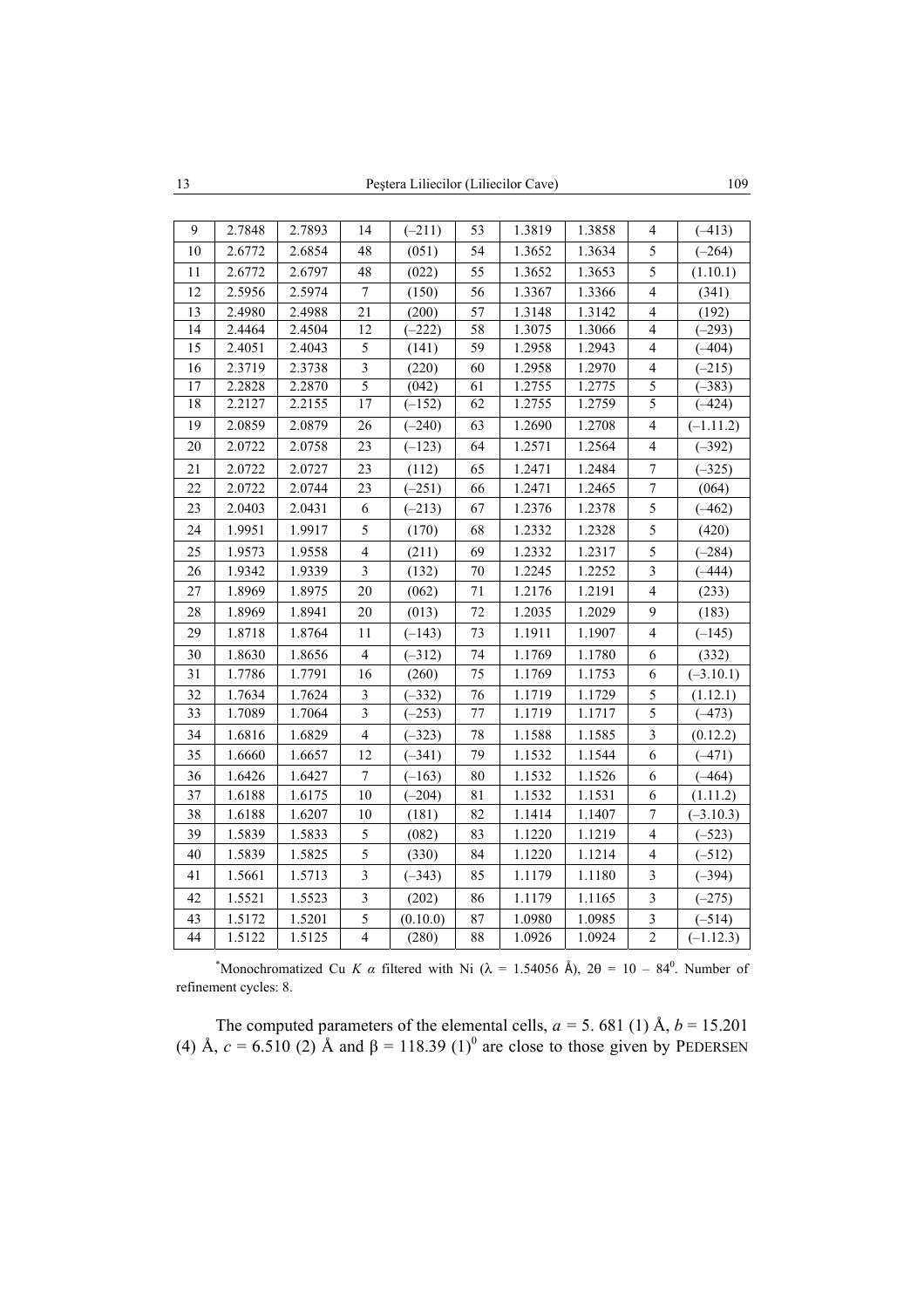and SEMMINGSEN (1982),  $[a = 5.679(5) \text{ Å}, b = 15.202(14) \text{ Å}, c = 6.522(6) \text{ Å}$  and  $β = 118.43 (4)<sup>0</sup>$ ].

### **3. SECONDARY MINERALS**

*Quartz***,** *α SiO2*, represents a common presence associated with the hydroxylapatite crusts and especially the nodules, appearing as milky-white granules.

The computed parameters of the elemental cells,  $a = 4.911$  (1)  $\text{\AA}$ ,  $c = 5.402$  (1),  $V = 112.82$  (4)  $\AA^3$ , are relatively close to those computed by WILL *et al.* (1988) for the stoichiometric  $\alpha$ -quartz:  $a = 4.91239$  (4) Å,  $c = 5.40385$  (7),  $V = 112.933$  Å<sup>3</sup>.

*Illite,*  $K_{1-1,5}Al_4$  [( $Al_{1-1,5}Si_{7-6,5}O_{20}$ ](OH)<sub>4</sub> is the dominant mineral in the mass of the terra rossa-like detrital deposits, placed inside or in some places, at the base of the guano deposit.

The computed parameters of the elemental cells are the following:  $a = 5.17$ (1) Å,  $b = 9.01$  (2) Å,  $c = 20.07$  (5) Å,  $\beta = 95.32$  (9)<sup>0</sup> and  $V = 930.9$  (21) Å<sup>3</sup> (the ICDD 26 – 0911 file was used to establish the Miller indexes of the reflexes used in the computations).

## **4. DISCUSSIONS ON THE GENESIS OF THE IDENTIFIED MINERALS**

Incontestably, the presence of the guano deposits is the main cause of the mineral association recorded in the Liliecilor Cave, Oltetului Gorges. Covering the floor in a thick layer, wet by the percolation water dripping from the ceiling, they have led, in time, to fermentation reactions with chemical results on the solutions locally dampening the floor and the walls, being in this way a convincing explanation for the presence of the mineral species.

Undoubtedly, the first precipitate is brushite, hydrated acidic calcium phosphate, frequently found at the edge of the guano deposit with the lithic substratum. At a higher level, when the guano deposit is important, hydroxyl-apatite appears. If the guano deposit has a lower thickness, the percolated solutions, rich in carbonate ions, facilitate the deposition of carbonate-hydroxyl-apatite carbonate.

The genesis of ardealite and gypsum (minerals including  $SO_4$  in their chemical composition) in the Liliecilor Cave, needs a supplementary explanation.

In 1989, following some observations made on fresh guano deposits from some Japanese caves, YOSHIMURA *et al.* recorded the presence of sulphuric acid in a 0,4–0,6% ratio and suggested it was the result of the bacterial oxidations.

So, we can appreciate that in any other cave with bacterial activity, the genesis of ardealite and then that of gypsum may be confirmed.